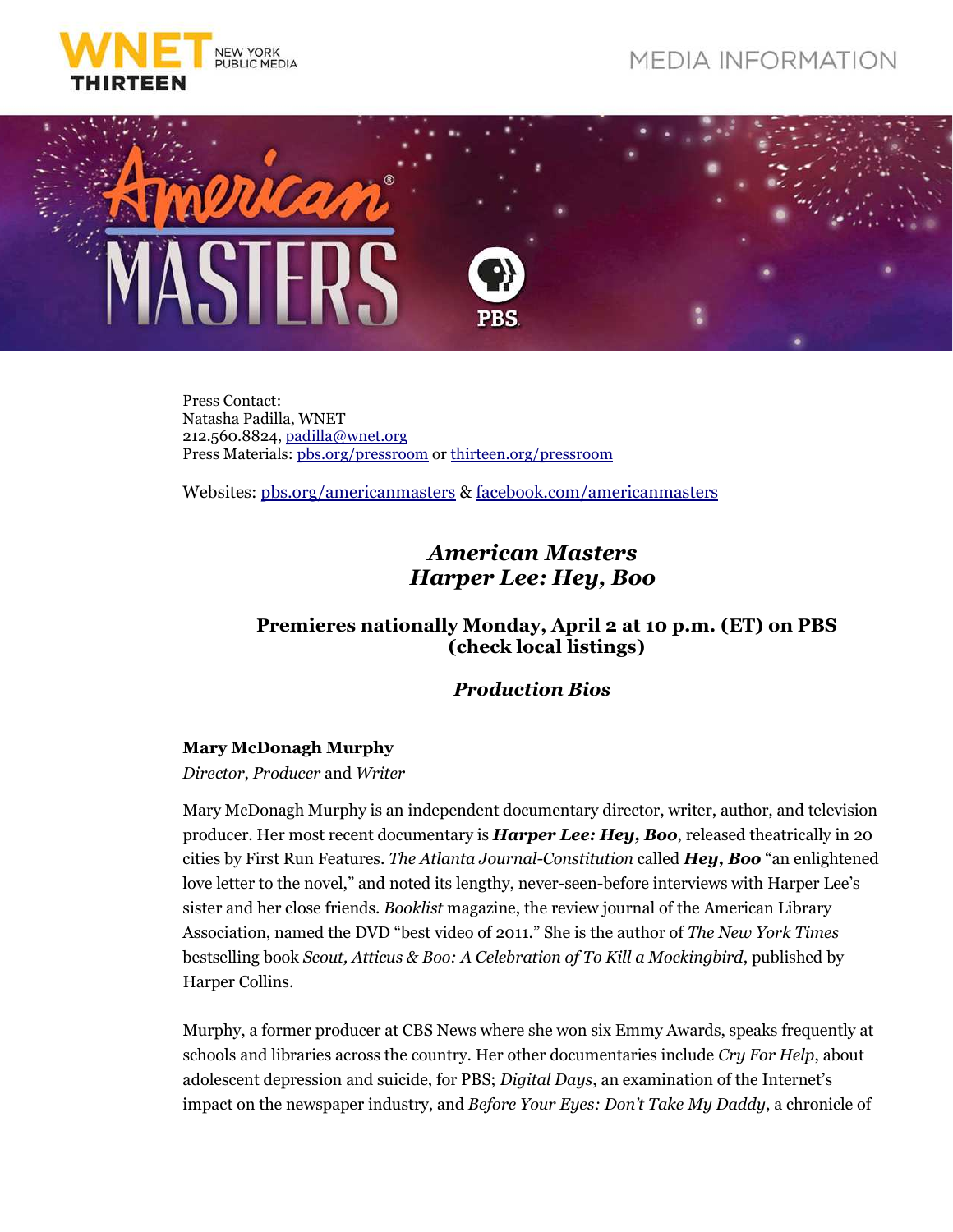deportation proceedings against three former members of the Irish Republican Army, which aired in primetime on CBS.

Her production company, Mary Murphy & Company LLC, is responsible for numerous museum and exhibition videos, and book and author videos, including a feature-length biography of bestselling author Jeff Kinney (*Diary of a Wimpy Kid*) for schools and libraries, *Breaking News: How the Associated Press has covered War, Peace and Everything Else*, *The Translator: A Tribesman's Memoir of Darfur* by Daoud Hari, and *Shannon*, a novel by Frank Delaney. Her stories about golfer Greg Norman and the history of the Sweet n' Low company aired on CNBC, and a profile of bestselling young adult author Rick Riordan aired recently on NBC's *Rock Center with Brian Williams*. She has created, produced and directed two television pilots and works as a consultant. She is raising money for her next documentary and writing a comic novel.

Murphy has written for *Newsweek*, *Chicago Tribune*, *New York Post*, and *Publishers Weekly*. A native of Rhode Island, she is a graduate of Wesleyan University and was a John S. Knight fellow at Stanford University. She lives in Scarborough, N.Y. with her husband, Bob Minzesheimer, and their two children.

#### **Susan Lacy**

#### *Series Creator* and *Executive Producer*

Susan Lacy has been an award-winning originator of primetime public television programs since 1979. As the creator and executive producer of *American Masters*, she has been responsible for the production and national broadcast of more than 160 documentary films about our country's artistic and cultural giants, those who have made an indelible impact on the American landscape. Now celebrating its 26th season on PBS, *American Masters* has garnered unprecedented awards and is consistently recognized by television critics as "the best biographical series ever to appear on American television."

In addition to her executive producing role, Lacy is an award-winning filmmaker. Her 2004 *Judy Garland: By Myself* earned her an Emmy Award for writing and an Emmy nomination for directing. She wrote, directed and produced *Joni Mitchell: Woman of Heart and Mind* (IDA nomination for Outstanding Documentary) and *Leonard Bernstein: Reaching for the Note* (Emmy Award and DGA nomination). She produced the Peabody Award-winning *Paul Simon: Born at the Right Time*, directed and produced *Rod Serling: Submitted for Your Approval*, and directed and produced *Lena Horne: In Her Own Voice* – all for *American Masters*. She recently produced *LENNONYC*, a film exploring John Lennon's life in New York City, and is currently directing a film on *David Geffen*.

Under her leadership, *American Masters* received the Primetime Emmy for Outstanding Nonfiction Series in 1999, 2000, 2001, 2003, 2004, 2008, 2009, and 2011 as well as 15 other